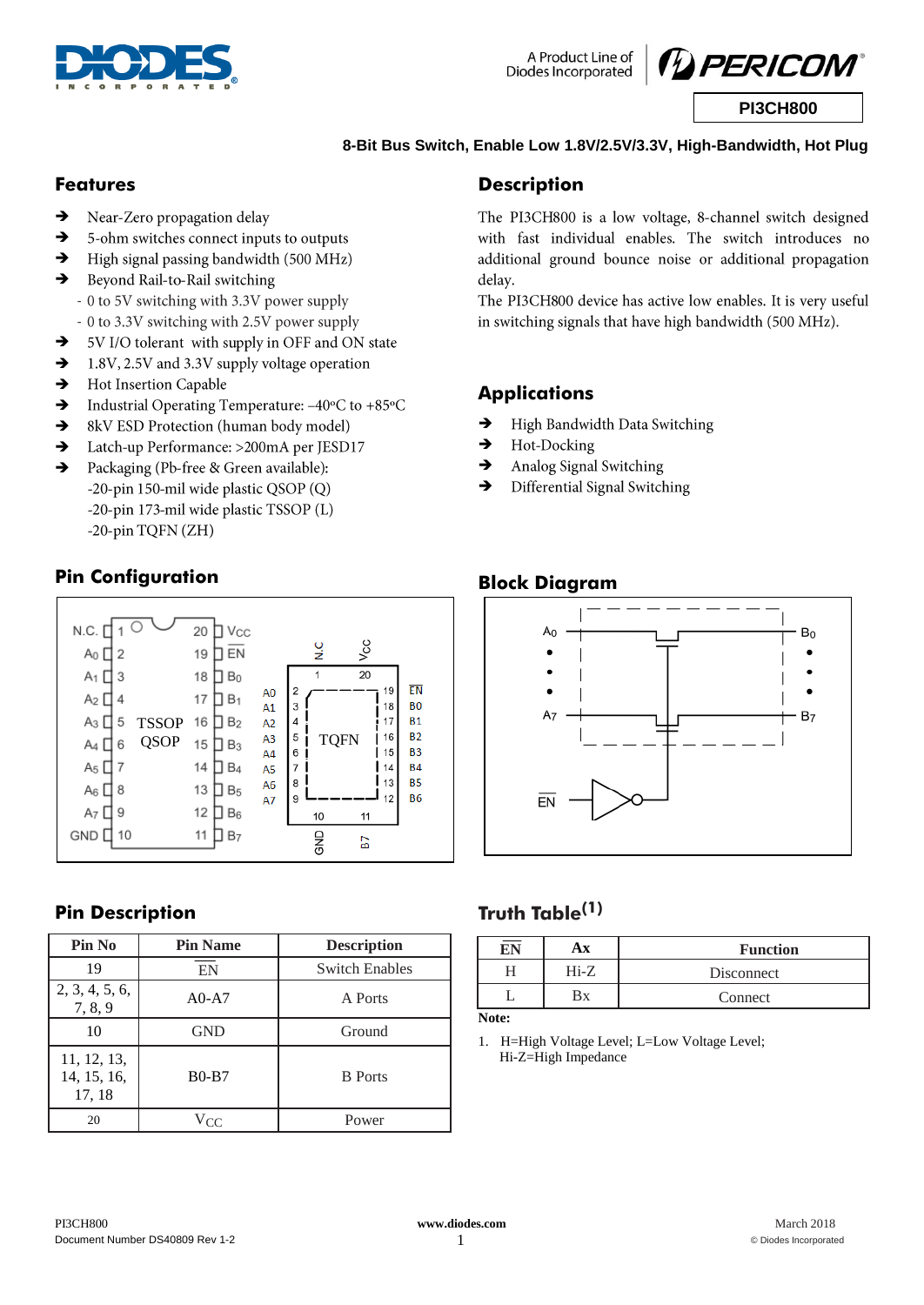![](_page_1_Picture_0.jpeg)

![](_page_1_Picture_2.jpeg)

## **Maximum Ratings**

**Note:**

Stresses greater than those listed under MAXIMUM RATINGS may cause permanent damage to the device. This is a stress rating only and functional operation of the device at these or any other condi-tions above those indicated in the operational sec-tions of this specification is not implied. Exposure to absolute maximum rating conditions for extended periods may affect reliability.

## **DC Electrical Characteristics**

3.3V supply (Over operating range,  $T_A = -40 \sim +85 \text{°C}$ ,  $V_{CC} = 3.3 \text{V} \pm 10\%$ , unless otherwise noted)

| <b>Symbol</b>    | <b>Description</b>                  | <b>Test Conditions</b> <sup>(1)</sup>                                         | Min                      | $\text{Typ}^{(2)}$ | <b>Max</b> | Unit    |
|------------------|-------------------------------------|-------------------------------------------------------------------------------|--------------------------|--------------------|------------|---------|
| $V_{III}$        | Control Input HIGH Voltage          | Guaranteed Logic HIGH Level                                                   | 2.0                      |                    |            | V       |
| $V_{IL}$         | Control Input LOW Voltage           | Guaranteed Logic LOW Level                                                    | $-0.5$                   |                    | 0.8        | V       |
| $V_{IK}$         | Clamp Diode Voltage                 | $V_{CC}$ = Min., $I_{IN}$ = -18mA                                             |                          | $-1.3$             | $-1.8$     | V       |
| $I_{IH}$         | <b>Input HIGH Current</b>           | $V_{CC}$ = Max., $V_{IN}$ = $V_{CC}$                                          | $\overline{\phantom{a}}$ |                    | $\pm 1$    | $\mu A$ |
| $I_{IL}$         | <b>Input Low Current</b>            | $V_{CC}$ = Max., $V_{IN}$ = GND                                               | <b>1999</b>              |                    | $\pm 1$    | $\mu A$ |
| I <sub>OZH</sub> | High-Impedance Current              | $0 \leq A, B \leq V_{CC}$                                                     |                          |                    | $+1$       | μA      |
|                  | Switch On-Resistance <sup>(3)</sup> | $V_{CC} = Min., V_{IN} = 0.0V$<br>$I_{ON} = -48 \text{mA}$ or $-64 \text{mA}$ |                          | 4                  | 6          | Ω       |
| $R_{ON}$         |                                     | $V_{CC} = Min., V_{IN} = 3.6V$<br>$I_{ON} = -15mA$                            |                          | 5                  | 8          |         |

**Notes:**

1. For Max. or Min. conditions, use appropriate value specified under Electrical Characteristics for the applicable device type.

2. Typical values are at  $V_{CC} = 3.3V$ ,  $T_A = 25^{\circ}C$  ambient and maximum loading.

3. Measured by the voltage drop between A and B pin at indicated current through the switch. On-Resistance is determined by the lower of the voltages on the two  $(Ax, Bx)$  pins.

#### 2.5V supply (Over operating range,  $T_A = -40 \approx +85 \text{ °C}$ ,  $V_{CC} = 2.5 \text{ V} \pm 10 \text{ %}$ , unless otherwise noted)

| <b>Symbol</b>    | <b>Description</b>                  | <b>Test Conditions</b> <sup>(1)</sup>               | Min                      | $\text{Typ}^{(2)}$ | <b>Max</b>    | Unit    |
|------------------|-------------------------------------|-----------------------------------------------------|--------------------------|--------------------|---------------|---------|
| $V_{IH}$         | Control Input HIGH Voltage          | Guaranteed Logic HIGH Level                         | 1.8                      |                    | $V_{CC}$ +0.3 | V       |
| $V_{IL}$         | Control Input LOW Voltage           | Guaranteed Logic LOW Level                          | $-0.3$                   |                    | 0.8           | V       |
| $V_{IK}$         | Clamp Diode Voltage                 | $V_{CC}$ = Max., $I_{IN}$ = -6mA                    |                          | $-0.7$             | $-1.8$        | V       |
| $I_{\text{IH}}$  | <b>Input HIGH Current</b>           | $V_{\rm CC}$ = Max., $V_{\rm IN}$ = V <sub>CC</sub> | $\overline{\phantom{0}}$ |                    | $\pm 1$       | $\mu A$ |
| $I_{IL}$         | <b>Input Low Current</b>            | $V_{CC}$ = Max., $V_{IN}$ = GND                     | $\overline{\phantom{0}}$ |                    | $\pm 1$       | $\mu A$ |
| I <sub>OZH</sub> | High-Impedance Current              | $0 \leq A, B \leq V_{CC}$                           | $\overline{\phantom{0}}$ |                    | $\pm 1$       | $\mu A$ |
|                  | Switch On-Resistance <sup>(3)</sup> | $V_{CC} = Min., V_{IN} = 0.0V$<br>$I_{ON} = -48mA$  | $\overline{\phantom{a}}$ | $\overline{4}$     | 8             | Ω       |
| $R_{ON}$         |                                     | $V_{CC} = Min., V_{IN} = 2.25V$<br>$I_{ON} = -15mA$ |                          | 7                  | 14            |         |

**Notes:**

1. For Max. or Min. conditions, use appropriate value specified under Electrical Characteristics for the applicable device type.

2. Typical values are at  $V_{CC} = 2.5V$ ,  $T_A = 25^{\circ}C$  ambient and maximum loading.

3. Measured by the voltage drop between A and B pin at indicated current through the switch. On-Resistance is determined by the lower of the voltages on the two (Ax, Bx) pins.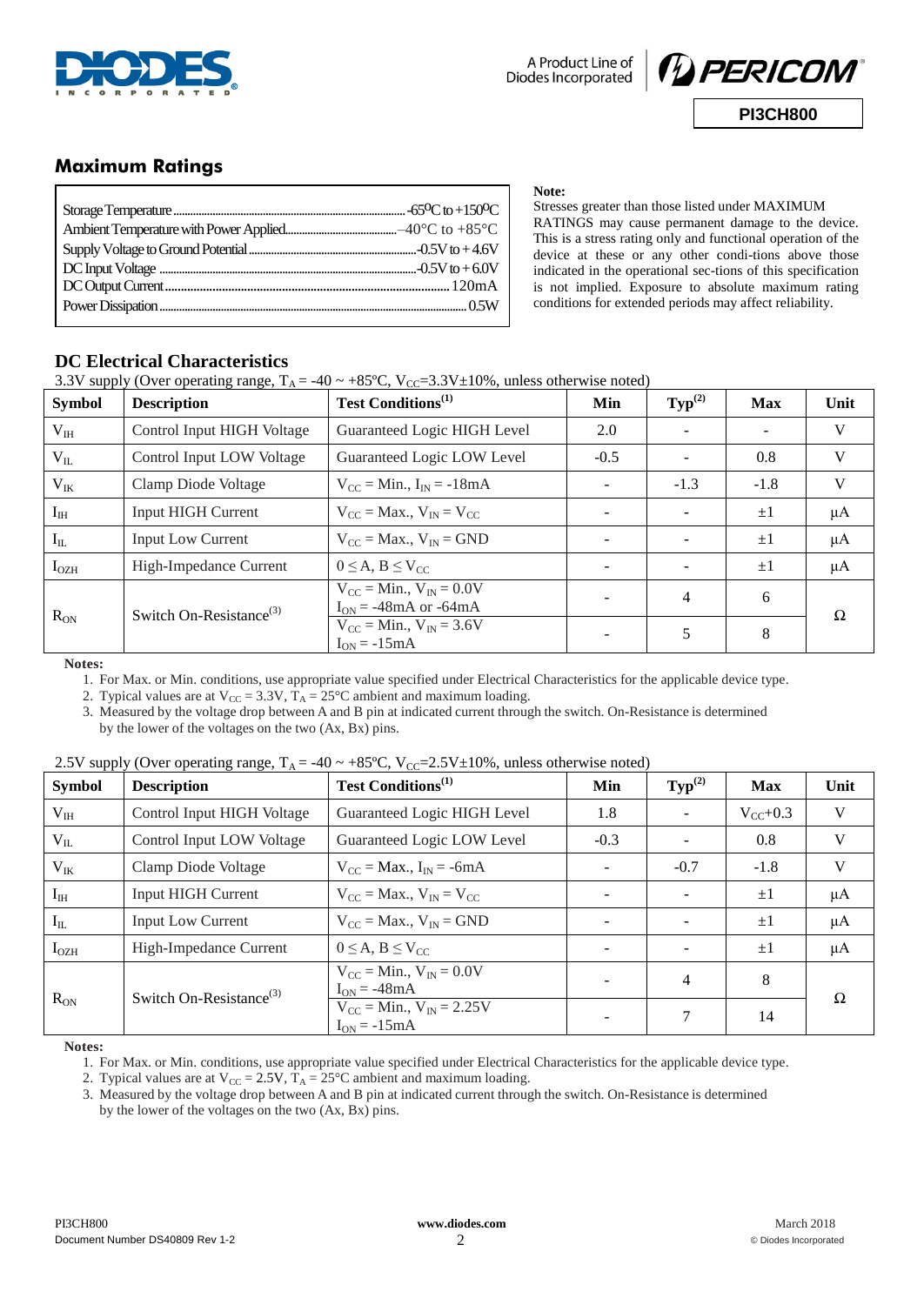![](_page_2_Picture_0.jpeg)

![](_page_2_Picture_2.jpeg)

| <b>Symbol</b>    | <b>Description</b>                  | <b>Test Conditions</b> <sup>(1)</sup>                | Min    | $\text{Typ}^{(2)}$ | <b>Max</b>    | Unit    |
|------------------|-------------------------------------|------------------------------------------------------|--------|--------------------|---------------|---------|
| $V_{IH}$         | Control Input HIGH Voltage          | Guaranteed Logic HIGH Level                          | 1.2    |                    | $V_{cc}$ +0.3 | V       |
| $V_{IL}$         | Control Input LOW Voltage           | Guaranteed Logic LOW Level                           | $-0.3$ |                    | 0.6           | V       |
| $V_{IK}$         | Clamp Diode Voltage                 | $V_{CC}$ = Max., $I_{IN}$ = -6mA                     |        | $-0.7$             | $-1.8$        | V       |
| $I_{\rm IH}$     | <b>Input HIGH Current</b>           | $V_{CC}$ = Max., $V_{IN}$ = $V_{CC}$                 |        |                    | $\pm 1$       | $\mu A$ |
| $I_{IL}$         | <b>Input Low Current</b>            | $V_{CC}$ = Max., $V_{IN}$ = GND                      |        |                    | $\pm 1$       | $\mu A$ |
| I <sub>OZH</sub> | High-Impedance Current              | $0 \leq A, B \leq V_{CC}$                            |        |                    | $\pm 1$       | μA      |
| $R_{ON}$         | Switch On-Resistance <sup>(3)</sup> | $V_{CC}$ = Min., $V_{IN}$ = 0.0V<br>$I_{ON} = -48mA$ |        | $\overline{4}$     | 8             | Ω       |
|                  |                                     | $V_{CC} = Min., V_{IN} = 2.25V$<br>$I_{ON} = -15mA$  |        | 10                 | 25            |         |

### 1.8V supply (Over operating range,  $T_A = -40 \approx +85$ °C,  $V_{C} = 1.8V + 10\%$ , unless otherwise noted)

**Notes:**

1. For Max. or Min. conditions, use appropriate value specified under Electrical Characteristics for the applicable device type.

2. Typical values are at  $V_{CC} = 1.8V$ ,  $T_A = 25^{\circ}C$  ambient and maximum loading.

3. Measured by the voltage drop between A and B pin at indicated current through the switch. On-Resistance is determined by the lower of the voltages on the two (Ax, Bx) pins.

### **Capacitance**  $(T_A = 25 \text{°C}, f=1 \text{MHz})$

| $Symbol^{(1)}$             | <b>Description</b>          | <b>Test Conditions</b> | $\text{Typ}^{(2)}$ | Unit |
|----------------------------|-----------------------------|------------------------|--------------------|------|
| $\mathsf{C}_{\mathsf{IN}}$ | <b>Input Capacitance</b>    |                        | 2.0                |      |
| C <sub>OFF</sub>           | A/B Capacitance, Switch Off | $V_{IN} = 0V$          | 3.5                | pF   |
| $\mathsf{c}_{\mathtt{ON}}$ | A/B Capacitance, Switch On  |                        | 7.0                |      |

**Note**:

1. These parameters are determined by device characterization but are not production tested

### **Power Supply Characteristics**

| Symbol       | <b>Description</b>             | Test Conditions <sup>(1)</sup>              | Min | $\mathbf{Typ}$ | Max | Unit |
|--------------|--------------------------------|---------------------------------------------|-----|----------------|-----|------|
| $_{\rm{LC}}$ | Quiescent Power Supply Current | $V_{CC}$ = 3.6V, $V_{IN}$ = GND or $V_{CC}$ |     | ∪.∠            | U.J | mΑ   |

**Note**:

1. For Max. or Min. conditions, use appropriate value specified under Electrical Characteristics for the applicable device.

2. Typical values are at +25°C ambient

### **Dynamic Electrical Characteristics**

(Over Operating Range,  $T_A = -40 \sim +85^{\circ}C$ ,  $V_{CC} = 3.3V \pm 10\%$ )

| <b>Symbol</b>     | <b>Description</b> | <b>Test Conditions</b> | Min | Typ   | Max                      | Unit       |
|-------------------|--------------------|------------------------|-----|-------|--------------------------|------------|
| $X_{\text{TALK}}$ | Crosstalk          | 10MHz                  |     | $-60$ | -                        | dВ         |
| $\rm O_{\rm IRR}$ | Off-Isolation      | 10MHz                  | -   | $-60$ | $\overline{\phantom{a}}$ |            |
| <b>BW</b>         | -3dB Bandwidth     | See test Diagram       |     | 500   | $\overline{\phantom{0}}$ | <b>MHz</b> |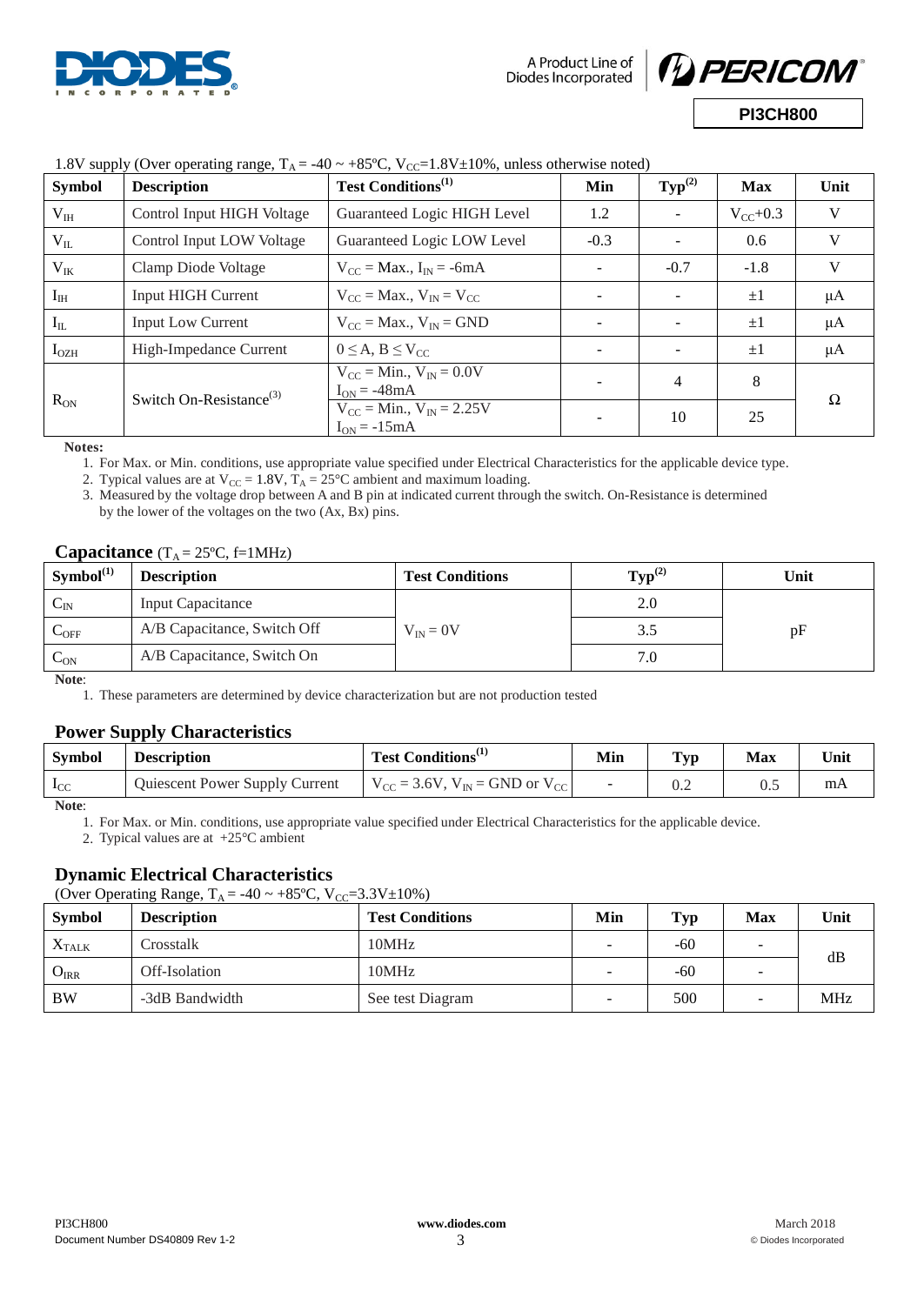![](_page_3_Picture_0.jpeg)

A Product Line of Diodes Incorporated

![](_page_3_Picture_2.jpeg)

**PI3CH800**

# **Switch Characteristics**

| Over 3.3V Operating Range           |                                                        |                                |     |                          |     |      |  |
|-------------------------------------|--------------------------------------------------------|--------------------------------|-----|--------------------------|-----|------|--|
| <b>Symbol</b>                       | <b>Description</b>                                     | Test Conditions <sup>(1)</sup> | Min | Typ                      | Max | Unit |  |
| $t_{\text{PLH}}$ , $t_{\text{PHL}}$ | Propagation Delay <sup>(2, 3)</sup> Ax to Bx, Bx to Ax | See test Diagram               |     |                          | 0.3 |      |  |
| $t_{\rm PZH}$ , $t_{\rm PZL}$       | Enable Time $\overline{EN}$ to Ax or Bx                | See test Diagram               | 1.5 | $\blacksquare$           | 9.0 | ns   |  |
| $t_{\rm PHZ}$ , $t_{\rm P LZ}$      | Disable Time EN to Ax or Bx                            | See test Diagram               |     | $\overline{\phantom{a}}$ | 9.0 |      |  |

**Note**:

- 1. See test circuit and waveforms.
- 2. This parameter is guaranteed but not tested on Propagation Delays.
- 3. The switch contributes no propagation delay other than the RC delay of the On-Resistance of the switch and the load capacitance. The time constant for the switch alone is of the order of 0.30ns for 10pF load. Since this time constant is much smaller than the rise/fall times of typical driving signals, it adds very little propagation delay to the system. Propagation delay of the switch when used in a system is determined by the driving circuit on the driving side of the switch and its interaction with the load on the driven side.

#### Over 2.5V Operating Range

| Symbol                              | <b>Description</b>                                     | Test Conditions <sup>(1)</sup> | Min | Typ | Max  | Unit |
|-------------------------------------|--------------------------------------------------------|--------------------------------|-----|-----|------|------|
| $t_{\rm PLH}$ , $t_{\rm PHL}$       | Propagation Delay <sup>(2, 3)</sup> Ax to Bx, Bx to Ax | See test Diagram               |     |     | 0.3  |      |
| $t_{\rm PZH}$ , $t_{\rm PZL}$       | Enable Time EN to Ax or Bx                             | See test Diagram               |     | -   | 15.0 | ns   |
| $t_{\text{PHZ}}$ , $t_{\text{PLZ}}$ | Disable Time EN to Ax or Bx                            | See test Diagram               |     |     | 12.0 |      |

**Note:** 

1. See test circuit and waveforms.

2. This parameter is guaranteed but not tested on Propagation Delays.

3. The switch contributes no propagation delay other than the RC delay of the On-Resistance of the switch and the load capacitance. The time constant for the switch alone is of the order of 0.30ns for 10pF load. Since this time constant is much smaller than the rise/fall times of typical driving signals, it adds very little propagation delay to the system. Propagation delay of the switch when used in a system is determined by the driving circuit on the driving side of the switch and its interaction with the load on the driven side.

#### Over 1.8V Operating Range

| Symbol                              | <b>Description</b>                                     | Test Conditions <sup>(1)</sup> | Min | Typ    | Max  | Unit |
|-------------------------------------|--------------------------------------------------------|--------------------------------|-----|--------|------|------|
| $t_{\text{PLH}}$ , $t_{\text{PHL}}$ | Propagation Delay <sup>(2, 3)</sup> Ax to Bx, Bx to Ax | See test Diagram               | -   |        | 0.3  |      |
| $t_{\text{PZH}}$ , $t_{\text{PZL}}$ | Enable Time EN to Ax or Bx                             | See test Diagram               |     |        | 25.0 | ns   |
| $t_{\rm PHZ}$ , $t_{\rm P LZ}$      | Disable Time EN to Ax or Bx                            | See test Diagram               |     | $\sim$ | 12.0 |      |

**Note:** 

1. See test circuit and waveforms.

2. This parameter is guaranteed but not tested on Propagation Delays.

3. The switch contributes no propagation delay other than the RC delay of the On-Resistance of the switch and the load capacitance. The time constant for the switch alone is of the order of 0.30ns for 10pF load. Since this time constant is much smaller than the rise/fall times of typical driving signals, it adds very little propagation delay to the system. Propagation delay of the switch when used in a system is determined by the driving circuit on the driving side of the switch and its interaction with the load on the driven side.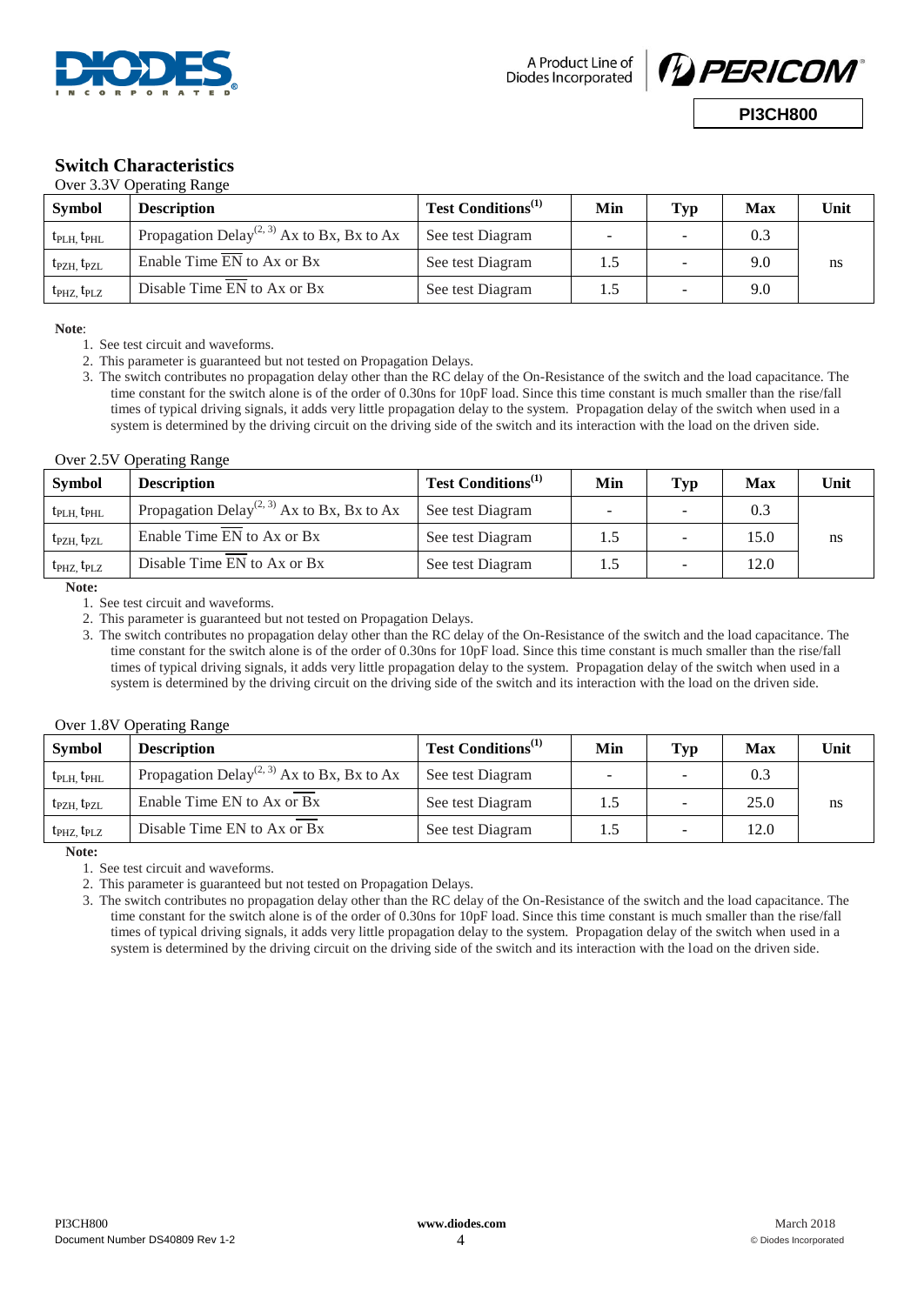![](_page_4_Picture_0.jpeg)

![](_page_4_Picture_2.jpeg)

## **Test Circuit for Electrical Characteristics**

![](_page_4_Figure_5.jpeg)

#### **Notes:**

1.CL = Load capacitance: includes jig and probe capacitance.

2.RT = Termination resistance: should be equal to ZOUT of the Pulse Generator

3.All input impulses are supplied by generators having the following characteristics: PRR  $\leq$  10 MHz, Z<sub>O</sub> = 50-ohm, t<sub>R</sub>  $\leq$  2.5ns, t<sub>F</sub>  $\leq$  2.5ns.

4.The outputs are measured one at a time with one transition per measurement.

### **Switch Positions**

|        | Te                                  | <b>Switch</b> |
|--------|-------------------------------------|---------------|
| ٠<br>٠ | tp <sub>L</sub> z, tp <sub>ZL</sub> | 6.0V          |
| ٠.     | t <sub>PHZ</sub> , t <sub>PZH</sub> | <b>GND</b>    |
|        | Prop Delay                          | Open          |

## **Test Circuit for Dynamic Electrical Characteristics**

![](_page_4_Figure_14.jpeg)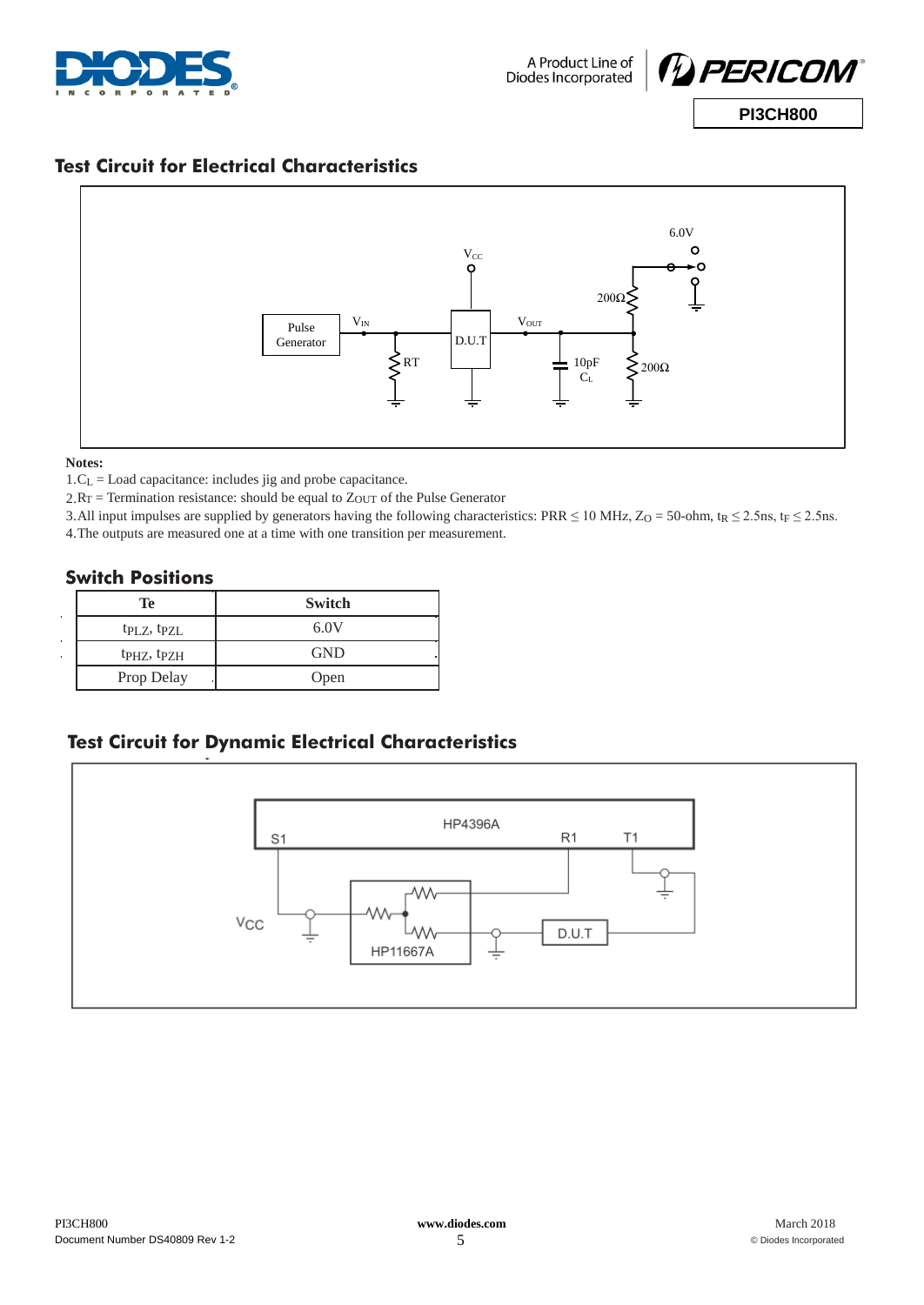![](_page_5_Picture_0.jpeg)

## **Switching Waveforms**

![](_page_5_Figure_4.jpeg)

## **Applications Information**

### **Logic Inputs**

The logic control inputs can be driven up to 3.6V regardless of the supply voltage. For example, given a +3.3V supply,  $\overline{EN}$ may be driven LOW to 0V and HIGH to 3.6V. Driving EN Rail-to-Rail minimizes power consumption.

### **Hot Insertion**

For Datacom and Telecom applications that have ten or more volts passing through the backplane, a high voltage from the power supply may be seen at the device input pins during hot insertion. The PI3CH400 devices have maximum limits of 6V and 120mA for 20ns. If the power is higher or applied for a longer time or repeatedly reaches the maximum limits, the devices can be damaged.

*Rail-to-Rail is a registered trademark of Nippon Motorola, Ltd.*

### **Part Marking**

![](_page_5_Picture_13.jpeg)

Z: Fixed Code YY: Year WW: Workweek First G: Assembly Site Code Last G: Wafer Fab Site Code

| L Package                 | ZH Package                      | Q Package     |  |
|---------------------------|---------------------------------|---------------|--|
| PI3CH<br>800LF<br>ZYYWWGG | PI3CH<br>800ZHE<br><b>ZYWGG</b> | $\mathcal{L}$ |  |

7: Fixed Code Y: Year W: Workweek First G: Assembly Site Code Last G: Wafer Fab Site Code

|  | Packaae |  |  |
|--|---------|--|--|
|  |         |  |  |
|  |         |  |  |

![](_page_5_Picture_18.jpeg)

Z: Fixed Code YY: Year WW: Workweek 1st X: Assembly Site Code 2nd X: Fab Site Code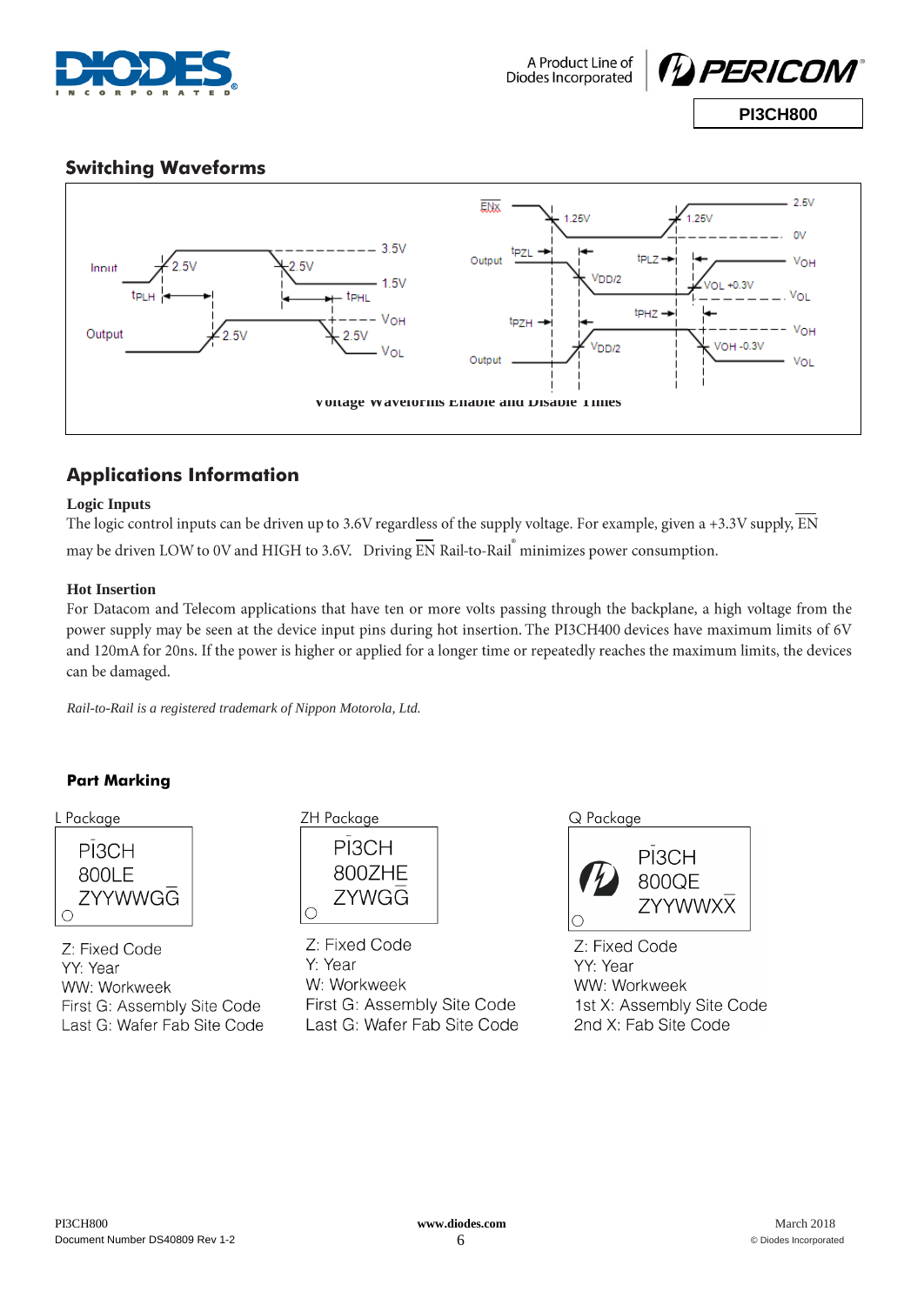![](_page_6_Picture_0.jpeg)

A Product Line of<br>Diodes Incorporated

![](_page_6_Picture_2.jpeg)

**Packaging Mechanical**

20-TSSOP(L)

![](_page_6_Figure_5.jpeg)

16-0074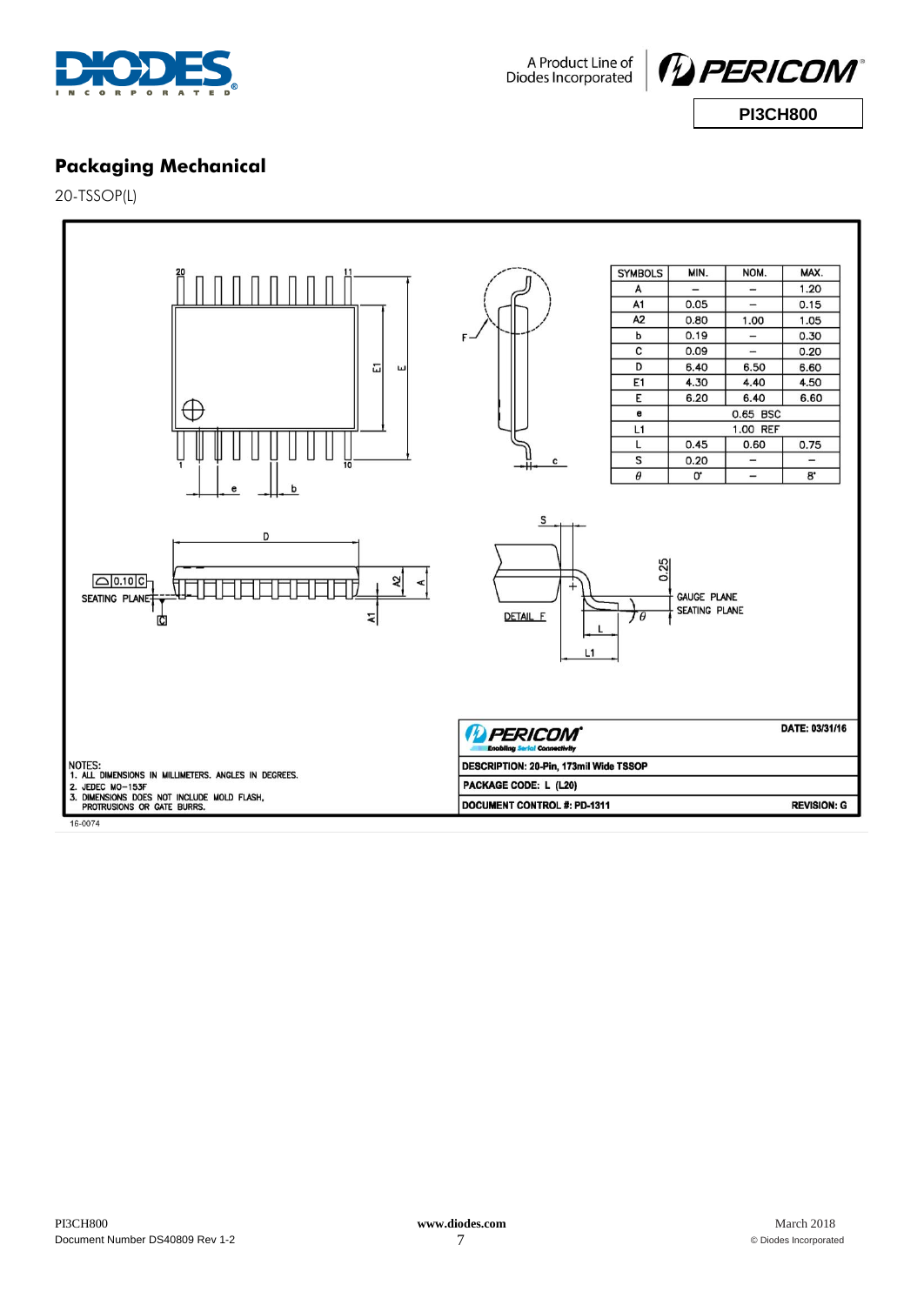![](_page_7_Picture_0.jpeg)

A Product Line of<br>Diodes Incorporated

![](_page_7_Picture_2.jpeg)

20-TQFN(ZH)

![](_page_7_Figure_4.jpeg)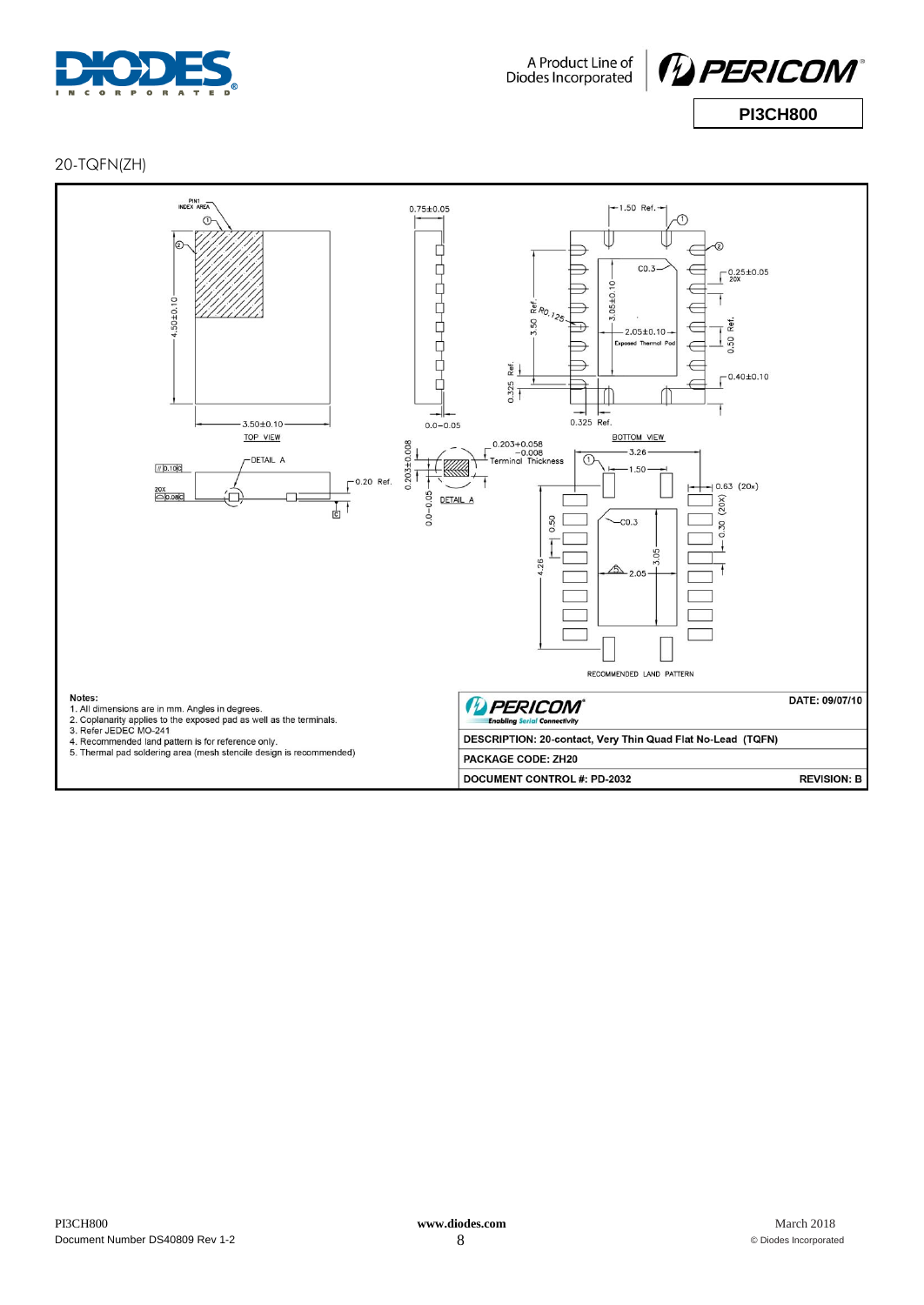![](_page_8_Picture_0.jpeg)

A Product Line of Diodes Incorporated

![](_page_8_Picture_2.jpeg)

**PI3CH800**

20-QSOP(Q)

![](_page_8_Figure_4.jpeg)

For latest package info.

please check: http://www.diodes.com/design/support/packaging/pericom-packaging/packaging-mechanicals-and-thermal-characteristics/

## **Ordering Information**

| <b>Part Number</b> | <b>Package Cede</b> | <b>Package Description</b>                 |
|--------------------|---------------------|--------------------------------------------|
| PI3CH800LEX        | ∸                   | 20-Pin, 173mil-Wide (TSSOP)                |
| PI3CH800ZHEX       | ZΗ                  | 20-Pin, Very Thin Quad Flat No-Lead (TOFN) |
| PI3CH800OEX        |                     | 20-Pin, 150mil-Wide (OSOP)                 |
|                    |                     |                                            |

**Notes:**

1. EU Directive 2002/95/EC (RoHS), 2011/65/EU (RoHS 2) & 2015/863/EU (RoHS 3) compliant. All applicable RoHS exemptions applied.

2. See [http://www.diodes.com/quality/lead-free/ fo](http://www.diodes.com/quality/lead-free/)r more information about Diodes Incorporated's definitions of Halogen- and Antimony-free, "Green" and

Lead-free.

3. Thermal characteristics can be found on the company web site at [www.diodes.com/design/support/packaging/](http://www.diodes.com/design/support/packaging/)

4.  $E = Pb$ -free and Green

5. X suffix = Tape/Reel